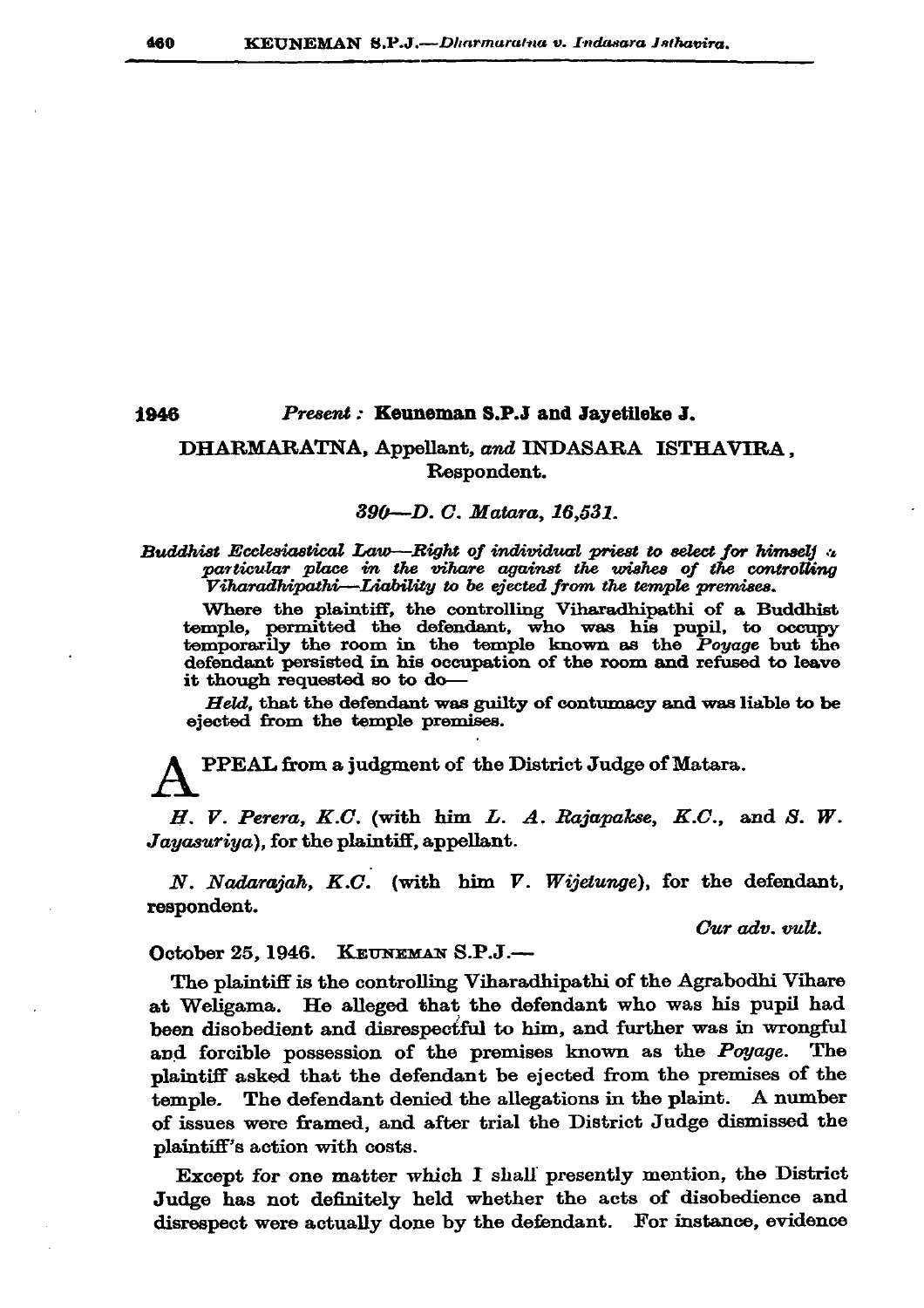was called by the plaintiff to show that the defendant on one occasion took a plate of rice and was about to dash it on the head of the plaintiff, and also other acts of disrespect were spoken to. All that the District Judge savs on this part of the case is—"The relationship between the plaintiff and the defendant had deteriorated; acts and counteracts have been done but how, why and when this state of affairs started is not disclosed by the evidence". This finding is not helpful, and the District Judge would have been well advised to hold definitely what acts, if any, were done by the defendant and under what circumstances.

It is fair, however, to mention that none of the "counteracts" are charged against the plaintiff personally.

As the case stands at present, however, we have no help from the District Judge to decide the degree of blame attaching to the defendant as regards these matters.

There is one matter, however, which is clear. The defendant, at first with the permission of the plaintiff, occupied the room in the temple known as the Pouage. This has been described as the confessional room of the priests. In this room at the season of "Wass" the priests perform a  $P_{oya}$  kerima ceremony—which is a sort of mutual confession. There can be little doubt that thereafter the defendant claimed a right of exclusive occupation of that room, with the result that the Poyakerima ceremony could not be held. The defendant, though often requested so to do, refused to leave the *Poyage* and kept the key of the Poyage in his possession. Even at the trial he stated that he was not prepared to leave the Poyage, and maintained that the plaintiff asked him to leave the *Poyage* without a cause and gave instances of other priests who had occupied the Poyage before him.

There can be no doubt that the defendant is making an untenable claim, and in doing so is defying the authority of his tutor, the Viharadhipathi.

In Piyadasa v. Duramitta<sup>1</sup> a predecessor of the Maha Nayake or High Priest of the Malwatte Vihare had granted to the defendant in that dispute an informal document authorising him to put up a new building in the temple premises and to use such building as a permanent residence for himself and his pupils. The defendant put up the building at his own expense and after the death of his tutor claimed the right to continue in possession of that house. In this connection de Sampayo J. pointed out that the informal document was insufficient to create an interest in the property, and doubted whether in any event the High Priest had a right to create an interest which was to last beyond his own tenure of office; and added-

"The first defendant, in the next place, falls back upon the general principle that sangika property is common to the entire priesthood and that an individual priest cannot be ejected therefrom. The principle was stated by Cayley C.J. in Dhammajoti v. Tikiri Banda<sup>2</sup> as fol'ows: 'A Buddhist priest cannot be ejected from a Buddhist vihare except for some personal cause irrespective of the rights of property'. There is no doubt about this Buddhist law.  $\sim$ 

 $(1921)$  23 N. L. R. 24.